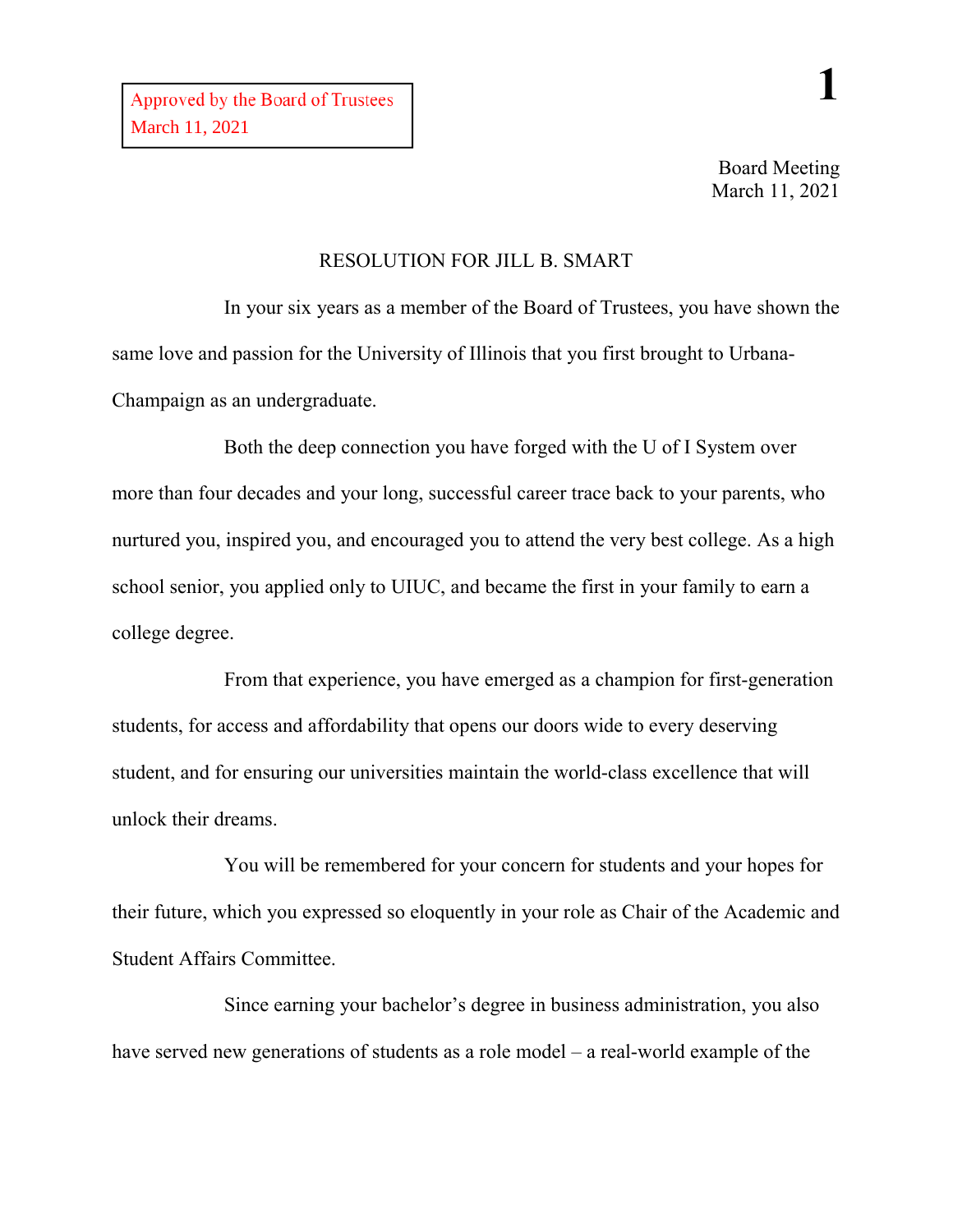limitless heights that are within reach with a U of I degree. You have served your chosen field at the highest levels, as president of the National Academy of Human Resources and as chief human resources officer for Accenture, where your tenure saw a tripling of the Fortune Global 500 firm's workforce to nearly 300,000.

As an alumna, you also have shared your time and talents to help the students following in your footsteps. You have regularly spent time in classrooms at the Gies College of Business and served as a member of the Dean's Business Council, the Advisory Council of Illinois Business Consulting, and Women in Business & Philanthropy. That first-hand commitment to students also led you to teaching, as an adjunct professor in the School of Labor and Employment Relations.

You have also given generously of your time as a longtime member of the University of Illinois Alumni Association. Those ties endured after you became a trustee, and you regularly attending meetings of the UIAA board to share system-wide news and show your support for our nearly 800,000 alumni around the world.

Your passion for your alma mater includes athletics and your regular presence at events supports your legitimate claim that you are at least in the running for world's greatest Illini fan.

The U of I System and its universities, faculty and staff and students have benefitted greatly from the human touch you have brought to all the Board's deliberations during your years as a trustee. You were diligent in exploring issues that came before the Board, and asked questions to make sure all sides were considered before any action was taken. The Board of Trustees is grateful that you found time in your busy schedule to

2